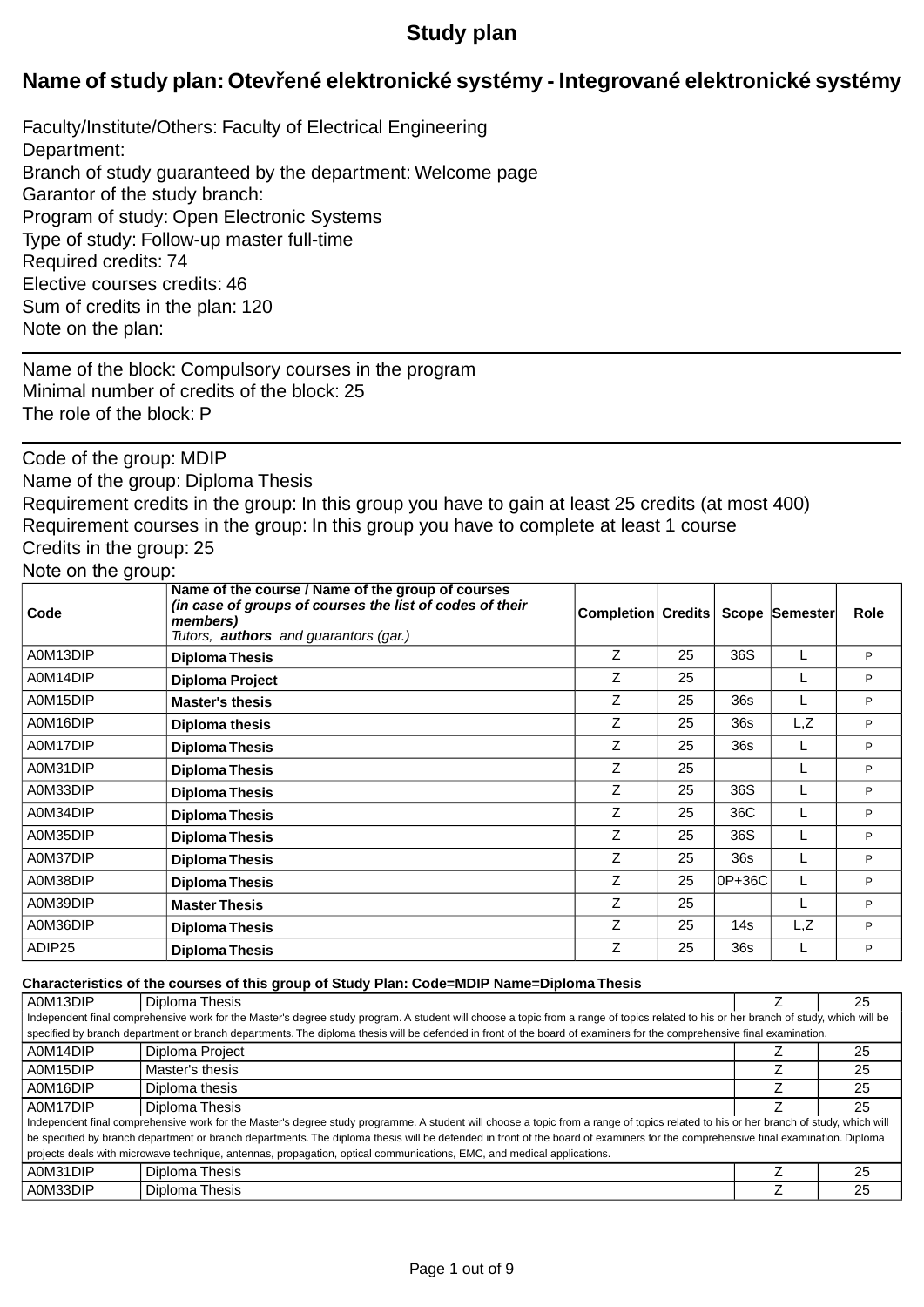| A0M34DIP                                                                                                                                                                             | Diploma Thesis                                                                                                                                                                       |  | 25 |  |
|--------------------------------------------------------------------------------------------------------------------------------------------------------------------------------------|--------------------------------------------------------------------------------------------------------------------------------------------------------------------------------------|--|----|--|
|                                                                                                                                                                                      | Independent final comprehensive work for the Master's degree study programme. A student will choose a topic from a range of topics related to his or her branch of study, which will |  |    |  |
|                                                                                                                                                                                      |                                                                                                                                                                                      |  |    |  |
| be specified by branch department or branch departments. The diploma thesis will be defended in front of the board of examiners for the comprehensive final examination.             |                                                                                                                                                                                      |  |    |  |
| A0M35DIP<br>Diploma Thesis<br>25                                                                                                                                                     |                                                                                                                                                                                      |  |    |  |
|                                                                                                                                                                                      | Independent final comprehensive work for the Master's degree study programme. A student will choose a topic from a range of topics related to his or her branch of study, which will |  |    |  |
|                                                                                                                                                                                      | be specified by branch department or branch departments. The diploma thesis will be defended in front of the board of examiners for the comprehensive final examination.             |  |    |  |
| A0M37DIP                                                                                                                                                                             | Diploma Thesis                                                                                                                                                                       |  | 25 |  |
|                                                                                                                                                                                      | Independent final comprehensive work for the Master's degree study programme. A student will choose a topic from a range of topics related to his or her branch of study, which will |  |    |  |
|                                                                                                                                                                                      | be specified by branch department or branch departments. The diploma thesis will be defended in front of the board of examiners for the comprehensive final examination.             |  |    |  |
| A0M38DIP                                                                                                                                                                             | Diploma Thesis                                                                                                                                                                       |  | 25 |  |
|                                                                                                                                                                                      | Independent final comprehensive work for the Master's degree study programme. A student will choose a topic from a range of topics related to his or her branch of study, which will |  |    |  |
|                                                                                                                                                                                      | be specified by branch department or branch departments. The diploma thesis will be defended in front of the board of examiners for the comprehensive final examination.             |  |    |  |
| A0M39DIP                                                                                                                                                                             | <b>Master Thesis</b>                                                                                                                                                                 |  | 25 |  |
| A0M36DIP                                                                                                                                                                             | Diploma Thesis                                                                                                                                                                       |  | 25 |  |
| ADIP <sub>25</sub>                                                                                                                                                                   | Diploma Thesis                                                                                                                                                                       |  | 25 |  |
| Independent final comprehensive work for the Master's degree study programme. A student will choose a topic from a range of topics related to his or her branch of study, which will |                                                                                                                                                                                      |  |    |  |
|                                                                                                                                                                                      | be specified by branch department or branch departments. The diploma thesis will be defended in front of the board of examiners for the comprehensive final examination.             |  |    |  |

Name of the block: Compulsory courses of the specialization Minimal number of credits of the block: 45 The role of the block: PO

Code of the group: MOESPO3

Name of the group: Compulsory subjects of the branch

Requirement credits in the group: In this group you have to gain 45 credits

Requirement courses in the group: In this group you have to complete at least 9 courses

Credits in the group: 45

Note on the group:

| ັ        |                                                                                                                                                                           |                    |   |         |                |             |
|----------|---------------------------------------------------------------------------------------------------------------------------------------------------------------------------|--------------------|---|---------|----------------|-------------|
| Code     | Name of the course / Name of the group of courses<br>(in case of groups of courses the list of codes of their<br>members)<br>Tutors, <b>authors</b> and quarantors (gar.) | Completion Credits |   |         | Scope Semester | <b>Role</b> |
| A8M31AAS | <b>Advanced Analog Systems</b><br>Ji í Hospodka, Ond ej Šubrt, Ji í Náhlík <b>Ji í Hospodka</b> Ji í Hospodka (Gar.)                                                      | Z.ZK               | 5 | $2P+2S$ | Z              | PO.         |
| A8M34MST | <b>Microsystems</b><br>Miroslav Husák, Adam Bou a <b>Miroslav Husák</b> Miroslav Husák (Gar.)                                                                             | Z.ZK               | 5 | $2P+2L$ |                | <b>PO</b>   |
| A8M38MS  | <b>Modern Sensors</b><br>Pavel Ripka, Antonín Platil <b>Antonín Platil</b> Pavel Ripka (Gar.)                                                                             | Z,ZK               | 5 | $2P+2L$ | Z              | PO          |
| A8M34NAN | <b>Nanoelectronics and Nanotechnology</b><br>Jan Voves <b>Jan Voves</b> Jan Voves (Gar.)                                                                                  | Z.ZK               | 5 | $2P+2C$ |                | PO.         |
| A8M34ICD | <b>IC Design</b><br>Ji í Jakovenko, Jan Novák <b>Ji í Jakovenko</b> Ji í Jakovenko (Gar.)                                                                                 | Z,ZK               | 5 | $2P+2C$ |                | PO.         |
| A8M34OEP | <b>Planar integrated optics</b><br>Vít zslav Je ábek, Václav Prajzler <b>Vít zslav Je ábek</b> Vít zslav Je ábek<br>(Gar.)                                                | Z.ZK               | 5 | $2P+2L$ | Z              | PO.         |
| A8M36ACA | <b>Advanced Computer Architectures</b><br>Pavel Píša Pavel Píša Pavel Píša (Gar.)                                                                                         | Z.ZK               | 5 | $2P+2L$ | Z              | PO.         |
| A8M34ICS | <b>IC Structures</b><br>Ji í Jakovenko, Vladimír Janí ek <b>Ji í Jakovenko</b> Ji í Jakovenko (Gar.)                                                                      | Z,ZK               | 5 | $2P+2C$ | Z              | PO          |
| A8M38ASP | Analog Signal Processing and Digitalization<br>Michal Janošek, Josef Vedral Josef Vedral Jan Holub (Gar.)                                                                 | Z,ZK               | 5 | $2P+2L$ | Z              | PO.         |

#### **Characteristics of the courses of this group of Study Plan: Code=MOESPO3 Name=Compulsory subjects of the branch**

| A8M31AAS                                                                                                                                                                           | <b>Advanced Analog Systems</b>                                                                                                                                                                | Z.ZK | ٠h |  |  |  |
|------------------------------------------------------------------------------------------------------------------------------------------------------------------------------------|-----------------------------------------------------------------------------------------------------------------------------------------------------------------------------------------------|------|----|--|--|--|
| A8M34MST                                                                                                                                                                           | Microsystems                                                                                                                                                                                  | Z.ZK |    |  |  |  |
| A8M38MS                                                                                                                                                                            | <b>Modern Sensors</b>                                                                                                                                                                         | Z.ZK | 5  |  |  |  |
| Overview of basic and advanced knowledge of sensors and extension by knowledge needed for design and development of sensor systems. The content reflects perspective principles    |                                                                                                                                                                                               |      |    |  |  |  |
| of sensors as well as methods of complex sensor signal conditioning and processing. Sensors and sensor systems are shown in specific applications, the design procedures are shown |                                                                                                                                                                                               |      |    |  |  |  |
|                                                                                                                                                                                    | in case studies. Labs in the first part are focused on complex characterization of sensor parameters, in the second part on independent design using FEM modeling and experimental            |      |    |  |  |  |
| verification.                                                                                                                                                                      |                                                                                                                                                                                               |      |    |  |  |  |
| A8M34NAN                                                                                                                                                                           | Nanoelectronics and Nanotechnology                                                                                                                                                            | Z.ZK | 5  |  |  |  |
| A8M34ICD                                                                                                                                                                           | IC Design                                                                                                                                                                                     | Z.ZK |    |  |  |  |
| A8M34OEP                                                                                                                                                                           | Planar integrated optics                                                                                                                                                                      | Z.ZK | 5  |  |  |  |
|                                                                                                                                                                                    | he subject describes theoretical and technological principles and design of planar integrated optics and optoelectronics as optical dividers, The students get acquainted with the principles |      |    |  |  |  |
|                                                                                                                                                                                    | of the light propagation in planar waveguide and with basic devices and structures of integrated optics and optoelectronics as coupling elements, optical microresonators, planar optical     |      |    |  |  |  |
| transmitters an receivers with SS-LD, WG-PD. In the course are integrated devices and structures for telecommunication for multiplexing and signal processing. There are optical   |                                                                                                                                                                                               |      |    |  |  |  |
|                                                                                                                                                                                    | elements for physical and chemical sensor application and basic important measurement and diagnostic methods.                                                                                 |      |    |  |  |  |
| A8M36ACA                                                                                                                                                                           | <b>Advanced Computer Architectures</b>                                                                                                                                                        | Z.ZK |    |  |  |  |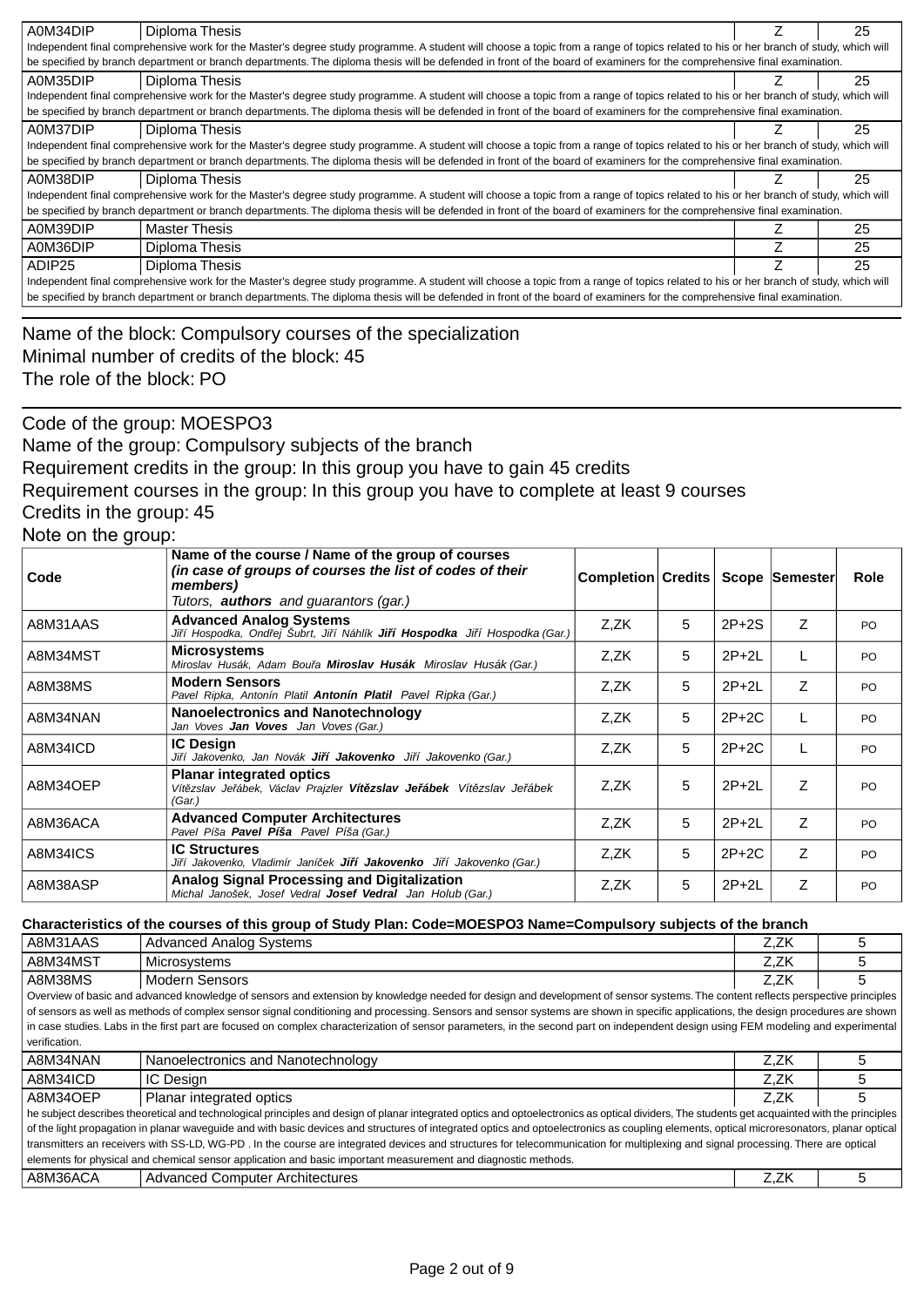| A8M34ICS                                                                                                                                                                                    | <b>IC Structures</b>                        | Z.ZK |  |  |  |
|---------------------------------------------------------------------------------------------------------------------------------------------------------------------------------------------|---------------------------------------------|------|--|--|--|
| Student learn main design methodologies of analog, digital and optoelectronic integrated systems; Detailed description of the technological process for the IC production; CMOS             |                                             |      |  |  |  |
| technologies and its advanced sub-micron trends; IC chip topology, layout and design rules; Technology of micro-electro-mechanical systems MEMS.                                            |                                             |      |  |  |  |
| A8M38ASP                                                                                                                                                                                    | Analog Signal Processing and Digitalization | Z.ZK |  |  |  |
| The course is dedicated to methods for preprocessing, digitalization and reconstruction of continuis signals. It is focused to the methods for achieving of high precision of transmission  |                                             |      |  |  |  |
| and suppression of spurious components. The laboratory exercises are divided into two parts: the first part is classical tasks; the second one is individual project of design of typically |                                             |      |  |  |  |
| data acqusition system. The teaching is supported by the CAD system for measuring circuits.                                                                                                 |                                             |      |  |  |  |

Name of the block: Elective courses Minimal number of credits of the block: 4 The role of the block: V

## Code of the group: MOESH

Name of the group: Humanities subjects

Requirement credits in the group: In this group you have to gain at least 4 credits (at most 20) Requirement courses in the group: In this group you have to complete at least 1 course Credits in the group: 4

## Note on the group:

| Code            | Name of the course / Name of the group of courses<br>(in case of groups of courses the list of codes of their<br>members)<br>Tutors, <b>authors</b> and guarantors (gar.) | Completion Credits   Scope   Semester |   |         |     | Role |
|-----------------|---------------------------------------------------------------------------------------------------------------------------------------------------------------------------|---------------------------------------|---|---------|-----|------|
| <b>B0M16FI2</b> | <b>Philosophy 2</b>                                                                                                                                                       | Z.ZK                                  | 4 | $2P+2S$ |     |      |
| B0M16HT2        | History of science and technology 2                                                                                                                                       | Z.ZK                                  | 4 | $2P+2S$ |     |      |
| B0M16HSD        | History of economy and social studies                                                                                                                                     | Z.ZK                                  | 4 | $2P+2S$ |     |      |
| B0M16MPS        | <b>Psychology</b>                                                                                                                                                         | Z.ZK                                  | 4 | $2P+2S$ | Z,L |      |
| <b>B0M16TE1</b> | <b>Theology</b>                                                                                                                                                           | Z.ZK                                  | 4 | $2P+2S$ |     |      |

### **Characteristics of the courses of this group of Study Plan: Code=MOESH Name=Humanities subjects**

| <b>B0M16FI2</b>                                                                                                                                                                             | Philosophy 2                                                                                                                                                                            | Z.ZK |  |  |  |
|---------------------------------------------------------------------------------------------------------------------------------------------------------------------------------------------|-----------------------------------------------------------------------------------------------------------------------------------------------------------------------------------------|------|--|--|--|
|                                                                                                                                                                                             | The course is oriented on the transdisciplinar aspects of philosophy, informatics, physics, mathematics and biology.                                                                    |      |  |  |  |
| B0M16HT2                                                                                                                                                                                    | History of science and technology 2                                                                                                                                                     | Z.ZK |  |  |  |
| This subject traces historical developments in electrical engineering branches in the world and in the Czech Lands. Its ultimate goal is to stimulate students' interest in the history and |                                                                                                                                                                                         |      |  |  |  |
| traditions of the subject, while highlighting the developments in technical education and professional organizations, the process of shaping scientific life and the influence of technical |                                                                                                                                                                                         |      |  |  |  |
| engineers                                                                                                                                                                                   |                                                                                                                                                                                         |      |  |  |  |
| B0M16HSD                                                                                                                                                                                    | History of economy and social studies                                                                                                                                                   | Z.ZK |  |  |  |
|                                                                                                                                                                                             | This subject deals with the history of the European and Czech society in the 19th - 21th centuries. It follows the forming of the European and Czech political representation, its aims |      |  |  |  |
|                                                                                                                                                                                             | and achieved results as well as the social, economical, technical and cultural development and coexistence of the various ethnical groups.                                              |      |  |  |  |
| B0M16MPS                                                                                                                                                                                    | Psychology                                                                                                                                                                              | Z.ZK |  |  |  |
| <b>B0M16TE1</b>                                                                                                                                                                             | Theology                                                                                                                                                                                | Z.ZK |  |  |  |
| This subject provides to students the basic orientation in christian theology and requires no special previous education. After short philosophic lecture the basic theologic disciplines   |                                                                                                                                                                                         |      |  |  |  |
| are gone through. The subject is determined not only to believer students who want to know the reliable theologic grounding but also above all to ones who want to get know Christianity    |                                                                                                                                                                                         |      |  |  |  |
| - religion from which graws our civilization up.                                                                                                                                            |                                                                                                                                                                                         |      |  |  |  |

# Code of the group: MJK Name of the group: Language courses Requirement credits in the group: Requirement courses in the group: Credits in the group: 0 Note on the group:

| Code     | Name of the course / Name of the group of courses<br>(in case of groups of courses the list of codes of their<br>members)<br>Tutors, <b>authors</b> and guarantors (gar.) | Completion Credits   Scope   Semester |   |    |         | Role |
|----------|---------------------------------------------------------------------------------------------------------------------------------------------------------------------------|---------------------------------------|---|----|---------|------|
| A0B04GA  | Petra Jennings Dana Saláková (Gar.)                                                                                                                                       |                                       | 2 | 2C | Z,L     |      |
| A0B04KA  | <b>English Conversation 2</b><br>Petra Jennings Dana Saláková (Gar.)                                                                                                      | 7                                     | 2 | 2C | Z,L     |      |
| A0B04OA  | <b>Technical English Course</b><br>Petra Jennings Dana Saláková (Gar.)                                                                                                    |                                       | 2 | 2C | Z,L     |      |
| AE0B04C0 | <b>Czech Language 0</b><br>Markéta Havlí ková Dana Saláková (Gar.)                                                                                                        | ⇁                                     | 2 | 2C | $\star$ |      |
| A0B04CIN | Dana Saláková Dana Saláková (Gar.)                                                                                                                                        | Z                                     | 2 | 2C | $\star$ |      |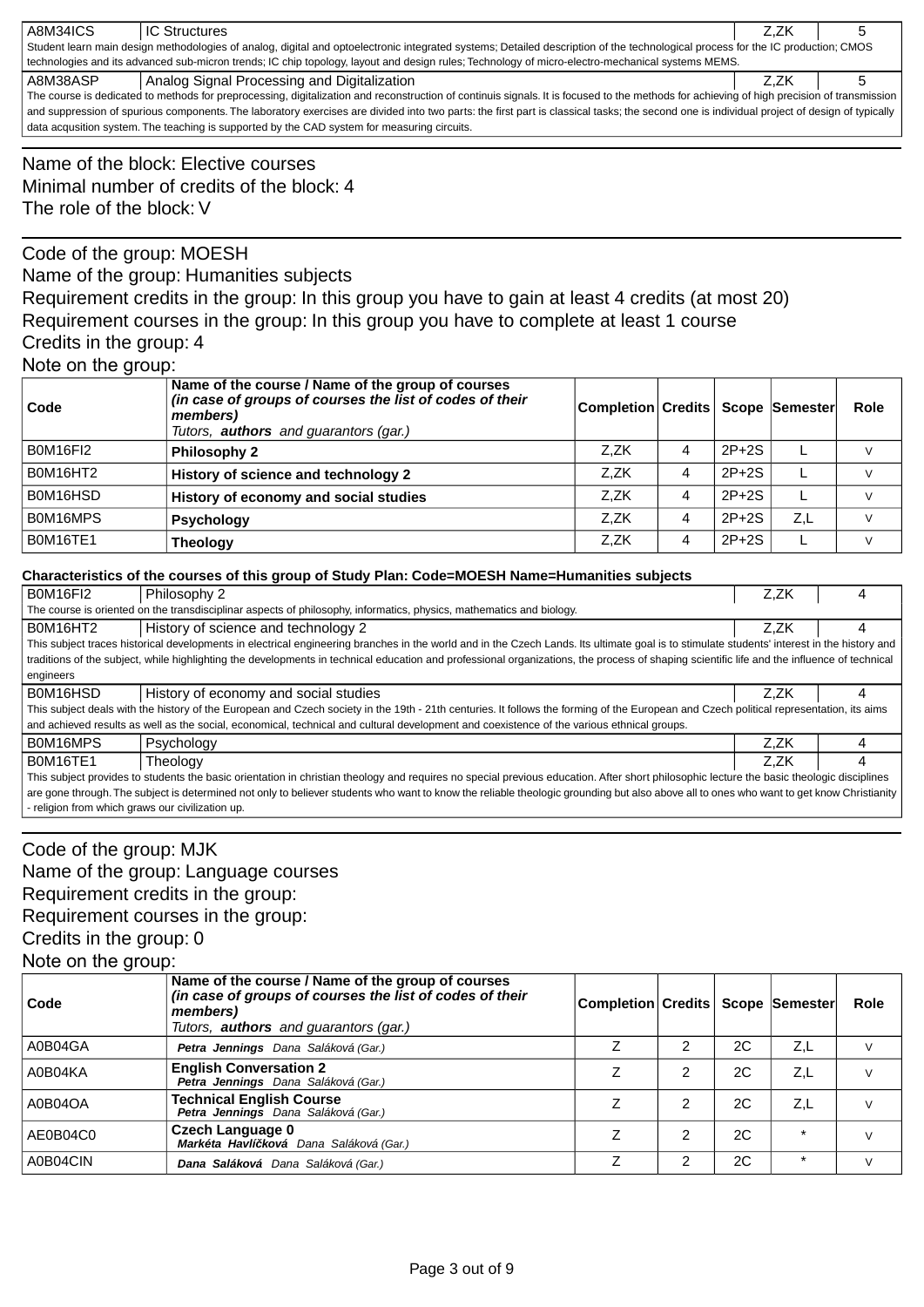| A0B04KF1  | <b>French conversation 1</b><br>Dana Saláková Dana Saláková (Gar.)                        | Z | 2                       | 2C | $\star$  | V      |
|-----------|-------------------------------------------------------------------------------------------|---|-------------------------|----|----------|--------|
| A0B04KF2  | <b>French conversation 1</b><br>Dana Saláková Dana Saláková (Gar.)                        | Z | $\overline{2}$          | 2C | $\star$  | V      |
| A0B04F1   | French language 1<br>Dana Saláková Dana Saláková (Gar.)                                   | Ζ | $\overline{2}$          | 2C | $\star$  | V      |
| A0B04F2   | <b>French language 2</b><br>Dana Saláková Dana Saláková (Gar.)                            | Z | $\overline{2}$          | 2C | $\star$  | V      |
| A0B04F3   | <b>French Language 3</b><br>Markéta Havlí ková Dana Saláková (Gar.)                       | Z | 2                       | 2C | $\star$  | V      |
| A0B04JAP  | Japanese<br>Dana Saláková Dana Saláková (Gar.)                                            | Z | 2                       | 2C | $\star$  | V      |
| A0B04GN   | German Grammar<br>Dana Saláková Dana Saláková (Gar.)                                      | Z | 2                       | 2C | Z,L      | V      |
| A0B04KN   | <b>German Conversation</b><br>Dana Saláková Dana Saláková (Gar.)                          | Z | $\overline{2}$          | 2C | Z,L      | V      |
| A0B04KN2  | <b>German conversation 2</b><br>Dana Saláková Dana Saláková (Gar.)                        | Z | $\overline{2}$          | 2C | $\star$  | V      |
| A0B04N1   | German language 1<br>Dana Saláková Dana Saláková (Gar.)                                   | Z | $\overline{2}$          | 2C | $\star$  | V      |
| A0B04N2   | German language 2<br>Dana Saláková Dana Saláková (Gar.)                                   | Z | $\overline{2}$          | 2C | $\star$  | V      |
| A0B04N3   | German language 3<br>Dana Saláková Dana Saláková (Gar.)                                   | Ζ | $\overline{2}$          | 2C | $\star$  | V      |
| A0B04ON   | <b>Professional German</b><br>Dana Saláková Dana Saláková (Gar.)                          | Z | 2                       | 2C | Z,L      | V      |
| A0B04CAE1 | <b>Certificate of Advanced English CAE 1</b><br>Pavla Péterová Dana Saláková (Gar.)       | Z | $\overline{2}$          | 2C | Z,L      | V      |
| A0B04CAE2 | <b>Certificate of Advanced English CAE 2</b><br>Pavla Péterová Dana Saláková (Gar.)       | Z | $\overline{2}$          | 2C | Z,L      | V      |
| A0B04CAE3 | <b>Certificate of Advanced English CAE 3</b><br>Pavla Péterová Dana Saláková (Gar.)       | Ζ | 2                       | 2C | Z,L      | V      |
| A0B04CAE4 | <b>Certificate of Advanced English 4</b><br>Pavla Péterová                                | Z |                         | 2C | Z,L      | V      |
| A0B04FCE1 | FCE <sub>1</sub><br>Petra Jennings Dana Saláková (Gar.)                                   | Ζ | 2                       | 2C | $\star$  | V      |
| A0B04FCE2 | FCE <sub>2</sub><br>Petra Jennings Dana Saláková (Gar.)                                   | Ζ | $\overline{2}$          | 2C | $\star$  | V      |
| A0B04FCE4 | FCE4<br>Dana Saláková                                                                     | Z | 2                       | 2C | Z,L      | V      |
| A0B04FCE3 | FCE <sub>3</sub><br>Petra Jennings                                                        | Ζ | 2                       | 2C | Z,L      | V      |
| A0B04PZP  | <b>Preparation for stay in Germany</b><br>Dana Lisá <b>Dana Saláková</b> Dana Lisá (Gar.) | Ζ | 2                       | 2C | $\star$  | V      |
| A0B04RET  | <b>Rhetoric</b><br>Dana Saláková Dana Saláková (Gar.)                                     | Ζ | $\overline{\mathbf{c}}$ | 2C | Z,L      | $\vee$ |
| A0B04KR   | <b>Russian conversation</b><br>Dana Saláková Dana Saláková (Gar.)                         | Z | 2                       | 2C | Z,L      | V      |
| A0B04KR2  | <b>Russian conversation 2</b><br>Dana Saláková Dana Saláková (Gar.)                       | Z | 2                       | 2C | $\star$  | V      |
| A0B04R1   | Russian language 1<br>Dana Saláková Dana Saláková (Gar.)                                  | Z | $\overline{2}$          | 2C | $\star$  | V      |
| A0B04R2   | <b>Russian language 2</b><br>Dana Saláková Dana Saláková (Gar.)                           | Z | $\overline{2}$          | 2C | $\star$  | V      |
| A0B04R3   | Russian language 3<br>Dana Saláková Dana Saláková (Gar.)                                  | Z | 2                       | 2C | $^\star$ | V      |
| A0B04R4   | <b>Russian language 3</b><br>Dana Saláková Dana Saláková (Gar.)                           | Ζ | $\overline{2}$          | 2C | $\star$  | V      |
| A0B04KS1  | <b>Spanish conversation 1</b><br>Dana Saláková Dana Saláková (Gar.)                       | Ζ | $\overline{2}$          | 2C | $\star$  | V      |
| A0B04KS2  | <b>Spanish conversation 2</b><br>Dana Saláková Dana Saláková (Gar.)                       | Z | 2                       | 2C | $\star$  | V      |
| A0B04S1   | Spanish language 1<br>Dana Saláková Dana Saláková (Gar.)                                  | Z | $\overline{2}$          | 2C | $\star$  | V      |
| A0B04S2   | Spanish language 2<br>Dana Saláková Dana Saláková (Gar.)                                  | Z | $\overline{2}$          | 2C | $\star$  | V      |
| A0B04S3   | Spanish language 3<br>Dana Saláková Dana Saláková (Gar.)                                  | Ζ | 2                       | 2C | $\star$  | V      |
| A0B04S4   | Spanish Language 4<br>Dana Saláková Dana Saláková (Gar.)                                  | Ζ | 2                       | 2C | $\star$  | V      |
| A0B04CA   | <b>Technical English for Pre-Intermediate</b><br>Dana Saláková                            | Z | $\overline{2}$          | 2C | L        | V      |

**Characteristics of the courses of this group of Study Plan: Code=MJK Name=Language courses**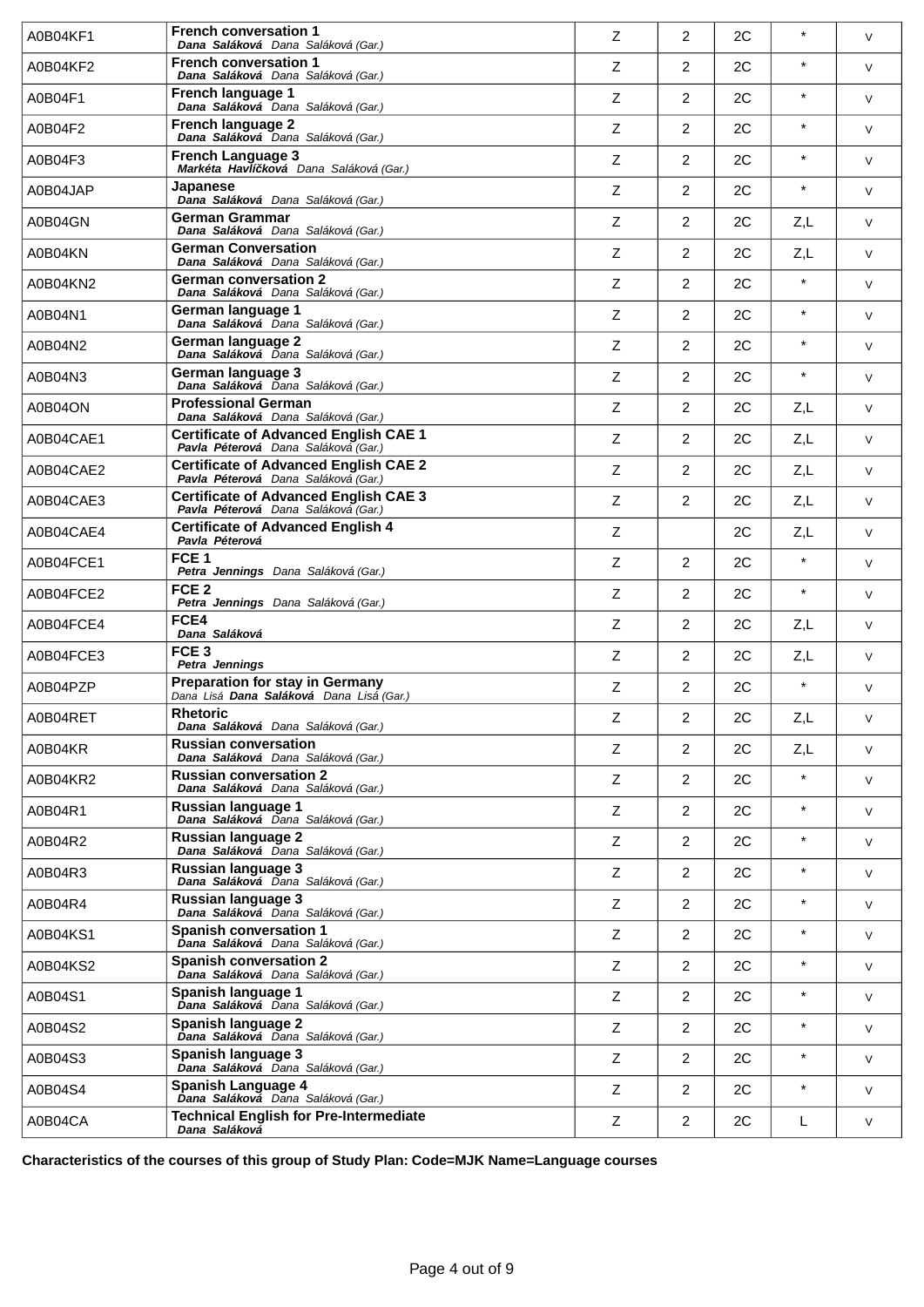| A0B04GA                                  |                                                                                                                                                                                             | Z                | $\overline{c}$      |
|------------------------------------------|---------------------------------------------------------------------------------------------------------------------------------------------------------------------------------------------|------------------|---------------------|
|                                          | The aim of this course is to extend and complement grammatical patterns covered in other English courses that are intended for full-time students. The course is meant mainly as a          |                  |                     |
|                                          | supplement for students who have not yet passed the B2 examination and are interested in further study and additional practice.                                                             |                  |                     |
| A0B04KA                                  | <b>English Conversation 2</b>                                                                                                                                                               | Ζ                | $\overline{2}$      |
|                                          | The course is designed for students who want to develop their communication skills. Students will be given the opportunity to use the vocabulary they already know, as well as learn        |                  |                     |
|                                          | new words and phrases, to communicate on a variety of topics and themes. This course is not designed for beginners.                                                                         |                  |                     |
| A0B04OA                                  | <b>Technical English Course</b>                                                                                                                                                             | Ζ                | $\overline{2}$      |
|                                          |                                                                                                                                                                                             |                  |                     |
|                                          | The course is designed for students who have completed the B2 English course. Its main objective is to prepare students for the study of selected specialized courses in English by         |                  |                     |
|                                          | covering a broader range of topics in engineering. In addition to teaching materials aimed at expanding technical vocabulary and consolidating current language skills, the focus is on     |                  |                     |
|                                          | authentic articles adapted from professional journals and accompanying videos. The syllabus also leaves space for students' presentations covering various fields of science.               |                  |                     |
| AE0B04C0                                 | Czech Language 0                                                                                                                                                                            | Z                | 2                   |
|                                          | The course is aimed towards ERASMUS students - especially beginners. The course is taught on the basis of English language support. The goal of the course is to give the students          |                  |                     |
|                                          | first hand information about pronunciation, vocabulary and grammar structure of the Czech language, and also provide them with basic useful phrases needed for everyday communication       |                  |                     |
| during their stay in the Czech Republic. |                                                                                                                                                                                             |                  |                     |
| A0B04CIN                                 |                                                                                                                                                                                             | Z                | 2                   |
|                                          |                                                                                                                                                                                             |                  |                     |
| A0B04KF1                                 | French conversation 1                                                                                                                                                                       | Z                | 2                   |
| A0B04KF2                                 | French conversation 1                                                                                                                                                                       | Z                | 2                   |
| A0B04F1                                  | French language 1                                                                                                                                                                           | Z                | $\overline{2}$      |
|                                          |                                                                                                                                                                                             |                  |                     |
| A0B04F2                                  | French language 2                                                                                                                                                                           | Ζ                | 2                   |
| A0B04F3                                  | French Language 3                                                                                                                                                                           | Ζ                | 2                   |
| A0B04JAP                                 | Japanese                                                                                                                                                                                    | Z                | 2                   |
| A0B04GN                                  | German Grammar                                                                                                                                                                              | Ζ                | 2                   |
|                                          |                                                                                                                                                                                             |                  |                     |
| A0B04KN                                  | <b>German Conversation</b>                                                                                                                                                                  | Ζ                | $\overline{c}$      |
| A0B04KN2                                 | German conversation 2                                                                                                                                                                       | Z                | $\overline{c}$      |
| A0B04N1                                  | German language 1                                                                                                                                                                           | Z                | $\overline{c}$      |
|                                          |                                                                                                                                                                                             |                  |                     |
| A0B04N2                                  | German language 2                                                                                                                                                                           | Z                | $\overline{c}$      |
| A0B04N3                                  | German language 3                                                                                                                                                                           | Z                | $\overline{c}$      |
| A0B04ON                                  | <b>Professional German</b>                                                                                                                                                                  | Ζ                | $\overline{c}$      |
| A0B04CAE1                                |                                                                                                                                                                                             | Z                | $\overline{2}$      |
|                                          | Certificate of Advanced English CAE 1                                                                                                                                                       |                  |                     |
|                                          | The aim of the course is to prepare for Certificate of Advanced English - the second highest level Cambridge ESOL exam. The course CAE1 covers units 1-4. Studying for CAE helps            |                  |                     |
|                                          | you to improve your language skills (reading, writing, English in use, listening and speaking) and use them in a wide range of contexts. The exam is based on realistic tasks and indicates |                  |                     |
|                                          | the ability to use the language in practical situations. You will be able to participate in meetings and discussions, expressing opinions clearly and be able to understand and produce     |                  |                     |
|                                          | texts of various types. CAE is recognised by the majority of universities in English speaking countries as proof of adequate language skills for courses taught and assessed in English     |                  |                     |
|                                          | as well as by employers who require knowledge of a foreign language. CAE is taken by more than 60 000 people each year in more than 60 countries. It is possible but not necessary          |                  |                     |
|                                          |                                                                                                                                                                                             |                  |                     |
|                                          | for obtaining credit to take CAE at British Council.                                                                                                                                        |                  |                     |
|                                          |                                                                                                                                                                                             |                  |                     |
| A0B04CAE2                                | Certificate of Advanced English CAE 2                                                                                                                                                       | Z                | $\overline{2}$      |
|                                          | The aim of the course is to prepare for Certificate of Advanced English - the second highest level Cambridge ESOL exam. The course CAE2 covers units 5-8. Studying for CAE helps            |                  |                     |
|                                          | you to improve your language skills (reading, writing, English in use, listening and speaking) and use them in a wide range of contexts. The exam is based on realistic tasks and indicates |                  |                     |
|                                          | the ability to use the language in practical situations. You will be able to participate in meetings and discussions, expressing opinions clearly and be able to understand and produce     |                  |                     |
|                                          | texts of various types. CAE is recognised by the majority of universities in English speaking countries as proof of adequate language skills for courses taught and assessed in English     |                  |                     |
|                                          | as well as by employers who require knowledge of a foreign language. CAE is taken by more than 60 000 people each year in more than 60 countries. It is possible but not necessary          |                  |                     |
|                                          | for obtaining credit to take CAE at British Council. Student is allowed to enrol only into one CAE course during one semester.                                                              |                  |                     |
| A0B04CAE3                                | Certificate of Advanced English CAE 3                                                                                                                                                       | Z                | $\overline{2}$      |
|                                          |                                                                                                                                                                                             |                  |                     |
|                                          | The aim of the course is to prepare for Certificate of Advanced English - the second highest level Cambridge ESOL exam. The course CAE3 covers unit 9 - 12. Studying for CAE helps          |                  |                     |
|                                          | you to improve your language skills (reading, writing English in use, listening and speaking) and use them in a wide range of contexts.                                                     |                  |                     |
| A0B04CAE4                                | Certificate of Advanced English 4                                                                                                                                                           | Z                |                     |
| A0B04FCE1                                | FCE <sub>1</sub>                                                                                                                                                                            | Z                | $\overline{c}$      |
|                                          | The course is aimed for students, employees of the Faculty and the public whose knowledge of English corresponds to B1 level according to the European Language Frame. The                  |                  |                     |
|                                          | course focuses on improving all language skills - writing, speaking, reading, listening, grammar and phonetics - and is submitted to the goal of obtaining the required skills needed for   |                  |                     |
| B <sub>2</sub> ELF.                      |                                                                                                                                                                                             |                  |                     |
|                                          |                                                                                                                                                                                             |                  |                     |
| A0B04FCE2                                | FCE <sub>2</sub>                                                                                                                                                                            | Z                | $\overline{2}$      |
|                                          | The course is aimed for students, employees of the Faculty and the public whose knowledge of English corresponds to B1 level according to the European Language Frame. The                  |                  |                     |
|                                          | course focuses on improving all language skills - writing, speaking, reading, listening, grammar and phonetics - and is submitted to the goal of obtaining the required skills needed for   |                  |                     |
| B <sub>2</sub> ELF.                      |                                                                                                                                                                                             |                  |                     |
| A0B04FCE4                                | FCE4                                                                                                                                                                                        | Z                | $\overline{2}$      |
|                                          | The course is aimed for students, employees of the Faculty and the public whose knowledge of English corresponds to B1 level according to the European Language Frame. The                  |                  |                     |
|                                          | course focuses on improving all language skills - writing, speaking, reading, listening, grammar and phonetics - and is submitted to the goal of obtaining the required skills needed for   |                  |                     |
| B <sub>2</sub> ELF.                      |                                                                                                                                                                                             |                  |                     |
|                                          |                                                                                                                                                                                             |                  |                     |
| A0B04FCE3                                | FCE <sub>3</sub>                                                                                                                                                                            | Z                | $\overline{2}$      |
|                                          | The course is aimed for students, employees of the Faculty and the public whose knowledge of English corresponds to B1 level according to the Common European Framework of                  |                  |                     |
|                                          | Reference for Languages (CEFR). The course focuses on improving all language skills - writing, speaking, reading, listening, grammar and phonetics - and is submitted to the goal of        |                  |                     |
|                                          | obtaining the required skills needed for B2 CEFR.                                                                                                                                           |                  |                     |
| A0B04PZP                                 | Preparation for stay in Germany                                                                                                                                                             | Z                | 2                   |
| A0B04RET                                 | Rhetoric                                                                                                                                                                                    | Z                | $\overline{2}$      |
|                                          |                                                                                                                                                                                             |                  |                     |
|                                          | The objective of the subject is to master and improve skills necessary for successful presentation as well as enhancing the communicative ability of the prospective engineers and          |                  |                     |
|                                          | bachelors. This subject will enable the students to develop both spoken and written presentations, non verbal communication and remove the psychological barriers for public speaking       |                  |                     |
|                                          | so that the students can create a good image. The course "Retorika" provides an introduction to this subject.                                                                               |                  |                     |
| A0B04KR                                  | Russian conversation                                                                                                                                                                        | $\mathsf Z$      | 2                   |
| A0B04KR2                                 | Russian conversation 2                                                                                                                                                                      | Z                | 2                   |
|                                          |                                                                                                                                                                                             |                  |                     |
| A0B04R1<br>A0B04R2                       | Russian language 1<br>Russian language 2                                                                                                                                                    | $\mathsf Z$<br>Z | 2<br>$\overline{c}$ |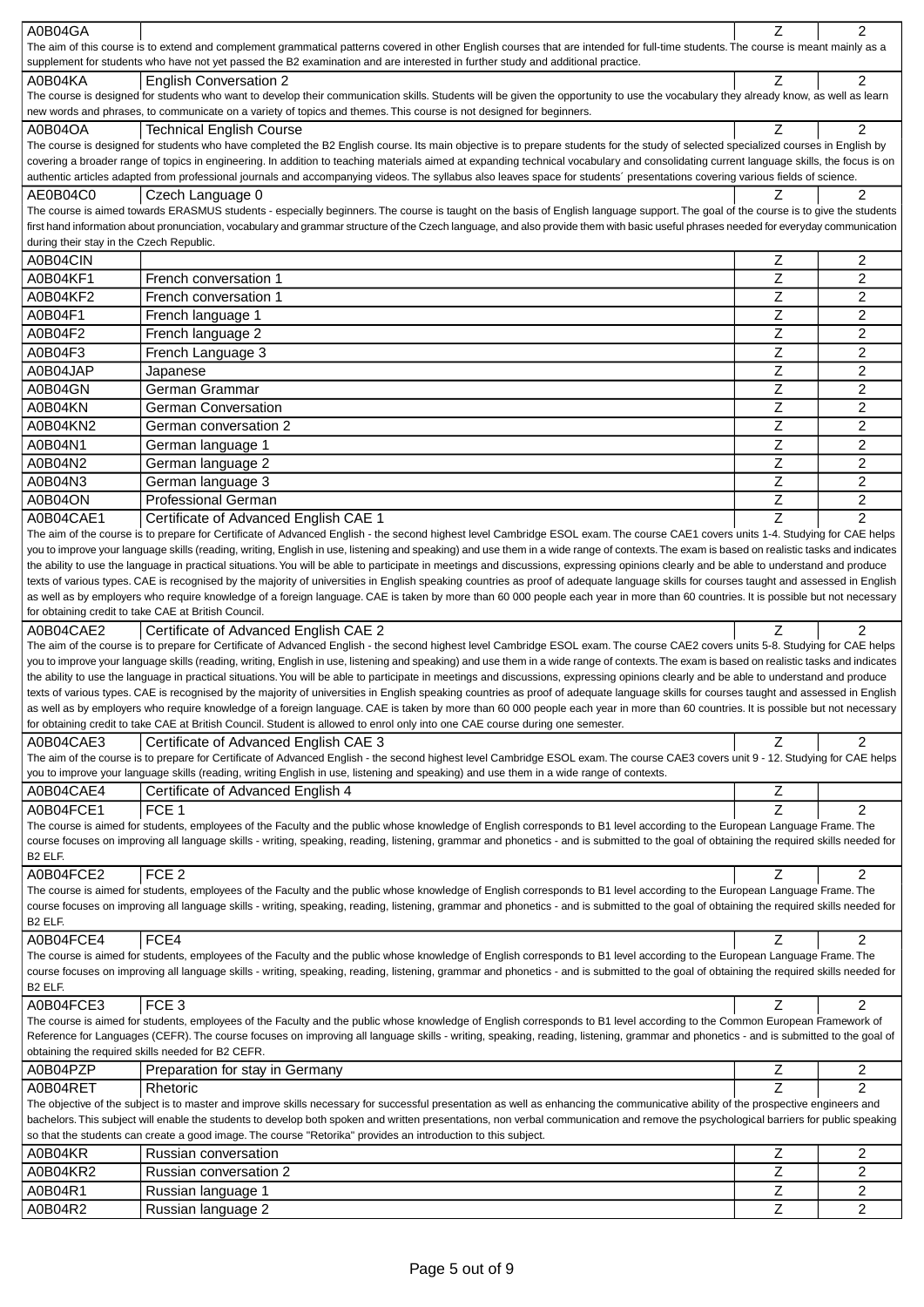| Russian language 3                     |                    |  |
|----------------------------------------|--------------------|--|
| Spanish conversation 1                 |                    |  |
| Spanish conversation 2                 |                    |  |
| Spanish language 1                     |                    |  |
| Spanish language 2                     |                    |  |
| Spanish language 3                     |                    |  |
| Spanish Language 4                     |                    |  |
| Technical English for Pre-Intermediate |                    |  |
|                                        | Russian language 3 |  |

Code of the group: MTV Name of the group: Physical education Requirement credits in the group: Requirement courses in the group: Credits in the group: 0 Note on the group:

| ີ<br>Code         | Name of the course / Name of the group of courses<br>(in case of groups of courses the list of codes of their<br>members)<br>Tutors, <b>authors</b> and guarantors (gar.) | Completion Credits   Scope   Semester |   |       |     | Role |
|-------------------|---------------------------------------------------------------------------------------------------------------------------------------------------------------------------|---------------------------------------|---|-------|-----|------|
| <b>TVV</b>        | <b>Physical education</b>                                                                                                                                                 |                                       |   | $0+2$ | Z.L |      |
| TV-V <sub>1</sub> | <b>Physical education</b>                                                                                                                                                 |                                       |   | $0+2$ | Z.L |      |
| TVV <sub>0</sub>  | <b>Physical education</b>                                                                                                                                                 |                                       | 0 | $0+2$ | Z.L |      |
| <b>TVKZV</b>      | <b>Physical Education Course</b>                                                                                                                                          |                                       | 0 | 7dní  |     |      |
| <b>TVKLV</b>      | <b>Physical Education Course</b>                                                                                                                                          |                                       | 0 | 7dní  |     |      |

#### **Characteristics of the courses of this group of Study Plan: Code=MTV Name=Physical education**

| <b>TVV</b>   | Physical education               |  |
|--------------|----------------------------------|--|
| TV-V1        | Physical education               |  |
| TVV0         | Physical education               |  |
| <b>TVKZV</b> | <b>Physical Education Course</b> |  |
| <b>TVKLV</b> | <b>Physical Education Course</b> |  |

Code of the group: MOESVOL Name of the group: Elective subjects Requirement credits in the group: Requirement courses in the group: Credits in the group: 0 Note on the group:

~Nabídku volitelných předmětů uspořádaných podle kateder najdete na webových stránkách

http://www.fel.cvut.cz/cz/education/volitelne-predmety.html\\

## **List of courses of this pass:**

| Code                                                                                                                                                                                        | Name of the course                                   |  | <b>Credits</b> |
|---------------------------------------------------------------------------------------------------------------------------------------------------------------------------------------------|------------------------------------------------------|--|----------------|
| A0B04CA                                                                                                                                                                                     | Technical English for Pre-Intermediate               |  |                |
| A0B04CAE1                                                                                                                                                                                   | Certificate of Advanced English CAE 1                |  | 2              |
| The aim of the course is to prepare for Certificate of Advanced English - the second highest level Cambridge ESOL exam. The course CAE1 covers units 1-4. Studying for CAE helps            |                                                      |  |                |
| you to improve your language skills (reading, writing, English in use, listening and speaking) and use them in a wide range of contexts. The exam is based on realistic tasks and indicates |                                                      |  |                |
| the ability to use the language in practical situations. You will be able to participate in meetings and discussions, expressing opinions clearly and be able to understand and produce     |                                                      |  |                |
| texts of various types. CAE is recognised by the majority of universities in English speaking countries as proof of adequate language skills for courses taught and assessed in English     |                                                      |  |                |
| as well as by employers who require knowledge of a foreign language. CAE is taken by more than 60 000 people each year in more than 60 countries. It is possible but not necessary          |                                                      |  |                |
|                                                                                                                                                                                             | for obtaining credit to take CAE at British Council. |  |                |
| A0B04CAE2                                                                                                                                                                                   | Certificate of Advanced English CAE 2                |  | 2              |
| The aim of the course is to prepare for Certificate of Advanced English - the second highest level Cambridge ESOL exam. The course CAE2 covers units 5-8. Studying for CAE helps            |                                                      |  |                |
| you to improve your language skills (reading, writing, English in use, listening and speaking) and use them in a wide range of contexts. The exam is based on realistic tasks and indicates |                                                      |  |                |
| the ability to use the language in practical situations. You will be able to participate in meetings and discussions, expressing opinions clearly and be able to understand and produce     |                                                      |  |                |
| texts of various types. CAE is recognised by the majority of universities in English speaking countries as proof of adequate language skills for courses taught and assessed in English     |                                                      |  |                |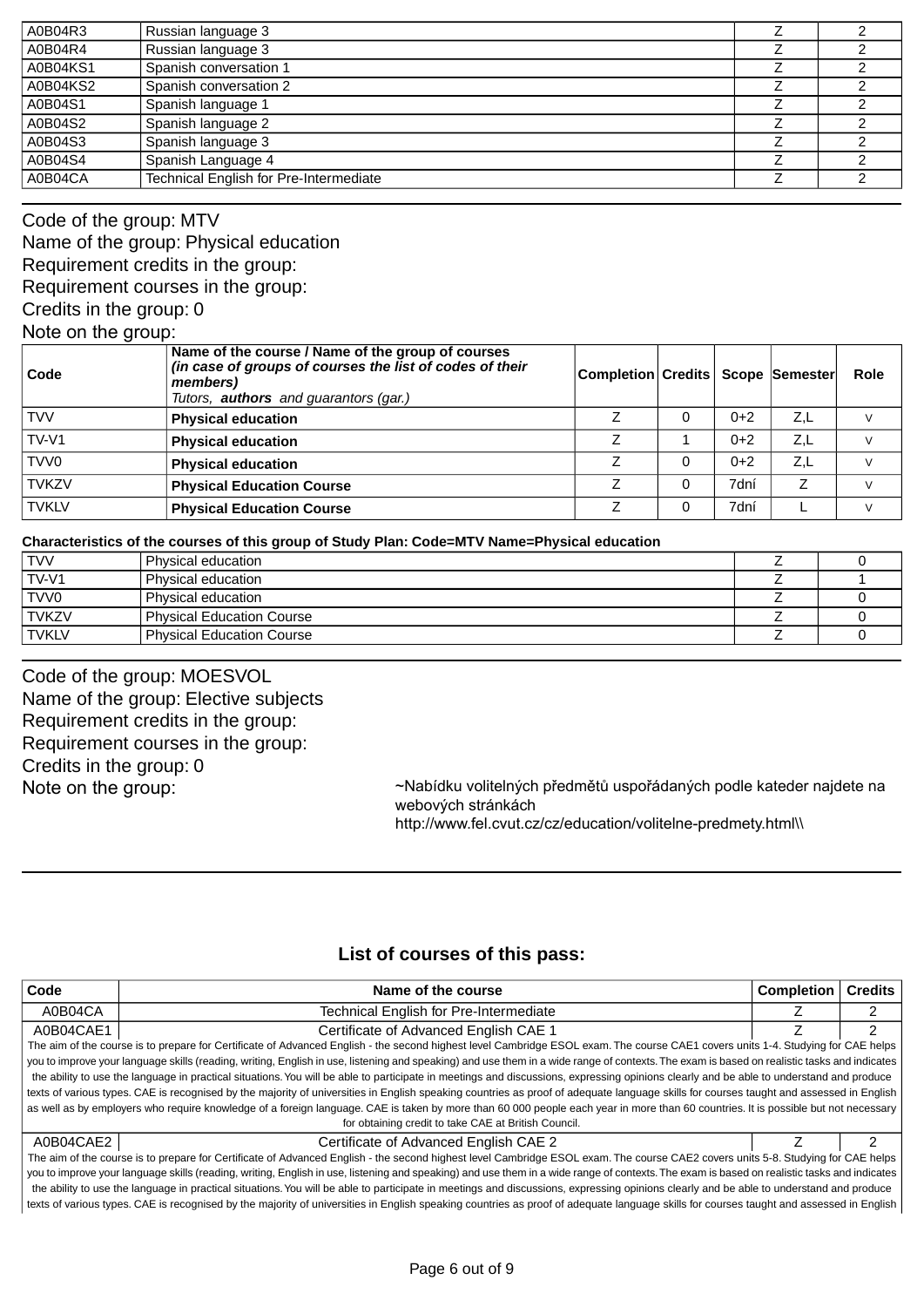|                                                                                                                                                                       | as well as by employers who require knowledge of a foreign language. CAE is taken by more than 60 000 people each year in more than 60 countries. It is possible but not necessary<br>for obtaining credit to take CAE at British Council. Student is allowed to enrol only into one CAE course during one semester. |                           |                |  |
|-----------------------------------------------------------------------------------------------------------------------------------------------------------------------|----------------------------------------------------------------------------------------------------------------------------------------------------------------------------------------------------------------------------------------------------------------------------------------------------------------------|---------------------------|----------------|--|
| A0B04CAE3                                                                                                                                                             | Certificate of Advanced English CAE 3                                                                                                                                                                                                                                                                                | Z                         | $\overline{c}$ |  |
|                                                                                                                                                                       | The aim of the course is to prepare for Certificate of Advanced English - the second highest level Cambridge ESOL exam. The course CAE3 covers unit 9 - 12. Studying for CAE helps                                                                                                                                   |                           |                |  |
|                                                                                                                                                                       | you to improve your language skills (reading, writing English in use, listening and speaking) and use them in a wide range of contexts.                                                                                                                                                                              |                           |                |  |
| A0B04CAE4                                                                                                                                                             | Certificate of Advanced English 4                                                                                                                                                                                                                                                                                    | $\mathsf Z$               |                |  |
| A0B04CIN                                                                                                                                                              |                                                                                                                                                                                                                                                                                                                      | $\overline{z}$            | 2              |  |
| A0B04F1                                                                                                                                                               | French language 1                                                                                                                                                                                                                                                                                                    | Z                         | 2              |  |
| A0B04F2                                                                                                                                                               | French language 2                                                                                                                                                                                                                                                                                                    | Z                         | 2              |  |
| A0B04F3                                                                                                                                                               | French Language 3                                                                                                                                                                                                                                                                                                    | $\mathsf Z$               | $\overline{c}$ |  |
| A0B04FCE1                                                                                                                                                             | FCE <sub>1</sub>                                                                                                                                                                                                                                                                                                     | Z                         | $\overline{c}$ |  |
|                                                                                                                                                                       | The course is aimed for students, employees of the Faculty and the public whose knowledge of English corresponds to B1 level according to the European Language Frame. The                                                                                                                                           |                           |                |  |
|                                                                                                                                                                       | course focuses on improving all language skills - writing, speaking, reading, listening, grammar and phonetics - and is submitted to the goal of obtaining the required skills needed for<br>B <sub>2</sub> ELF.                                                                                                     |                           |                |  |
| A0B04FCE2                                                                                                                                                             | FCE <sub>2</sub>                                                                                                                                                                                                                                                                                                     | Z                         | $\overline{c}$ |  |
|                                                                                                                                                                       | The course is aimed for students, employees of the Faculty and the public whose knowledge of English corresponds to B1 level according to the European Language Frame. The                                                                                                                                           |                           |                |  |
|                                                                                                                                                                       | course focuses on improving all language skills - writing, speaking, reading, listening, grammar and phonetics - and is submitted to the goal of obtaining the required skills needed for                                                                                                                            |                           |                |  |
|                                                                                                                                                                       | B <sub>2</sub> ELF.                                                                                                                                                                                                                                                                                                  |                           |                |  |
| A0B04FCE3                                                                                                                                                             | FCE <sub>3</sub>                                                                                                                                                                                                                                                                                                     | Z                         | $\overline{2}$ |  |
|                                                                                                                                                                       | The course is aimed for students, employees of the Faculty and the public whose knowledge of English corresponds to B1 level according to the Common European Framework of                                                                                                                                           |                           |                |  |
|                                                                                                                                                                       | Reference for Languages (CEFR). The course focuses on improving all language skills - writing, speaking, reading, listening, grammar and phonetics - and is submitted to the goal of<br>obtaining the required skills needed for B2 CEFR.                                                                            |                           |                |  |
| A0B04FCE4                                                                                                                                                             | FCE4                                                                                                                                                                                                                                                                                                                 | Z                         | $\overline{c}$ |  |
|                                                                                                                                                                       | The course is aimed for students, employees of the Faculty and the public whose knowledge of English corresponds to B1 level according to the European Language Frame. The                                                                                                                                           |                           |                |  |
|                                                                                                                                                                       | course focuses on improving all language skills - writing, speaking, reading, listening, grammar and phonetics - and is submitted to the goal of obtaining the required skills needed for                                                                                                                            |                           |                |  |
|                                                                                                                                                                       | B <sub>2</sub> ELF.                                                                                                                                                                                                                                                                                                  |                           |                |  |
| A0B04GA                                                                                                                                                               |                                                                                                                                                                                                                                                                                                                      | Z                         | 2              |  |
|                                                                                                                                                                       | The aim of this course is to extend and complement grammatical patterns covered in other English courses that are intended for full-time students. The course is meant mainly as a                                                                                                                                   |                           |                |  |
|                                                                                                                                                                       | supplement for students who have not yet passed the B2 examination and are interested in further study and additional practice.                                                                                                                                                                                      |                           |                |  |
| A0B04GN                                                                                                                                                               | German Grammar                                                                                                                                                                                                                                                                                                       | Ζ                         | 2              |  |
| A0B04JAP                                                                                                                                                              | Japanese                                                                                                                                                                                                                                                                                                             | $\ensuremath{\mathsf{Z}}$ | 2              |  |
| A0B04KA                                                                                                                                                               | <b>English Conversation 2</b><br>The course is designed for students who want to develop their communication skills. Students will be given the opportunity to use the vocabulary they already know, as well as learn                                                                                                | $\overline{z}$            | $\overline{2}$ |  |
|                                                                                                                                                                       | new words and phrases, to communicate on a variety of topics and themes. This course is not designed for beginners.                                                                                                                                                                                                  |                           |                |  |
| A0B04KF1                                                                                                                                                              | French conversation 1                                                                                                                                                                                                                                                                                                | Z                         | 2              |  |
| A0B04KF2                                                                                                                                                              | French conversation 1                                                                                                                                                                                                                                                                                                | Ζ                         | 2              |  |
| A0B04KN                                                                                                                                                               | <b>German Conversation</b>                                                                                                                                                                                                                                                                                           | Ζ                         | 2              |  |
| A0B04KN2                                                                                                                                                              | German conversation 2                                                                                                                                                                                                                                                                                                | $\overline{z}$            | 2              |  |
| A0B04KR                                                                                                                                                               | Russian conversation                                                                                                                                                                                                                                                                                                 | $\mathsf Z$               | 2              |  |
| A0B04KR2                                                                                                                                                              | Russian conversation 2                                                                                                                                                                                                                                                                                               | $\mathsf Z$               | 2              |  |
| A0B04KS1                                                                                                                                                              | Spanish conversation 1                                                                                                                                                                                                                                                                                               | Z                         | $\overline{2}$ |  |
| A0B04KS2                                                                                                                                                              | Spanish conversation 2                                                                                                                                                                                                                                                                                               | $\mathsf Z$               | 2              |  |
| A0B04N1                                                                                                                                                               | German language 1                                                                                                                                                                                                                                                                                                    | Ζ                         | 2              |  |
| A0B04N2                                                                                                                                                               | German language 2                                                                                                                                                                                                                                                                                                    | $\mathsf Z$               | 2              |  |
| A0B04N3                                                                                                                                                               | German language 3                                                                                                                                                                                                                                                                                                    | $\mathsf Z$               | 2              |  |
| A0B04OA                                                                                                                                                               | <b>Technical English Course</b>                                                                                                                                                                                                                                                                                      | Z                         | $\overline{2}$ |  |
|                                                                                                                                                                       | The course is designed for students who have completed the B2 English course. Its main objective is to prepare students for the study of selected specialized courses in English by                                                                                                                                  |                           |                |  |
|                                                                                                                                                                       | covering a broader range of topics in engineering. In addition to teaching materials aimed at expanding technical vocabulary and consolidating current language skills, the focus is on                                                                                                                              |                           |                |  |
|                                                                                                                                                                       | authentic articles adapted from professional journals and accompanying videos. The syllabus also leaves space for students' presentations covering various fields of science.                                                                                                                                        |                           |                |  |
| A0B04ON                                                                                                                                                               | <b>Professional German</b>                                                                                                                                                                                                                                                                                           | Ζ                         | 2              |  |
| A0B04PZP                                                                                                                                                              | Preparation for stay in Germany                                                                                                                                                                                                                                                                                      | $\mathsf Z$               | 2              |  |
| A0B04R1                                                                                                                                                               | Russian language 1                                                                                                                                                                                                                                                                                                   | $\mathsf Z$               | 2              |  |
| A0B04R2                                                                                                                                                               | Russian language 2                                                                                                                                                                                                                                                                                                   | Ζ                         | 2              |  |
| A0B04R3                                                                                                                                                               | Russian language 3                                                                                                                                                                                                                                                                                                   | Ζ                         | 2              |  |
| A0B04R4                                                                                                                                                               | Russian language 3                                                                                                                                                                                                                                                                                                   | Ζ                         | 2              |  |
| A0B04RET                                                                                                                                                              | Rhetoric                                                                                                                                                                                                                                                                                                             | Z                         | $\overline{c}$ |  |
|                                                                                                                                                                       | The objective of the subject is to master and improve skills necessary for successful presentation as well as enhancing the communicative ability of the prospective engineers and                                                                                                                                   |                           |                |  |
|                                                                                                                                                                       | bachelors. This subject will enable the students to develop both spoken and written presentations, non verbal communication and remove the psychological barriers for public speaking<br>so that the students can create a good image. The course "Retorika" provides an introduction to this subject.               |                           |                |  |
| A0B04S1                                                                                                                                                               | Spanish language 1                                                                                                                                                                                                                                                                                                   | Ζ                         | 2              |  |
| A0B04S2                                                                                                                                                               | Spanish language 2                                                                                                                                                                                                                                                                                                   | Ζ                         | 2              |  |
| A0B04S3                                                                                                                                                               | Spanish language 3                                                                                                                                                                                                                                                                                                   | Ζ                         | 2              |  |
| A0B04S4                                                                                                                                                               | Spanish Language 4                                                                                                                                                                                                                                                                                                   | Ζ                         | 2              |  |
| A0M13DIP                                                                                                                                                              | Diploma Thesis                                                                                                                                                                                                                                                                                                       | Z                         | 25             |  |
|                                                                                                                                                                       | Independent final comprehensive work for the Master's degree study program. A student will choose a topic from a range of topics related to his or her branch of study, which will be                                                                                                                                |                           |                |  |
| specified by branch department or branch departments. The diploma thesis will be defended in front of the board of examiners for the comprehensive final examination. |                                                                                                                                                                                                                                                                                                                      |                           |                |  |
|                                                                                                                                                                       |                                                                                                                                                                                                                                                                                                                      |                           |                |  |
| A0M14DIP                                                                                                                                                              | Diploma Project                                                                                                                                                                                                                                                                                                      | Ζ                         | 25             |  |
| A0M15DIP                                                                                                                                                              | Master's thesis                                                                                                                                                                                                                                                                                                      | Z                         | 25             |  |

 $\overline{1}$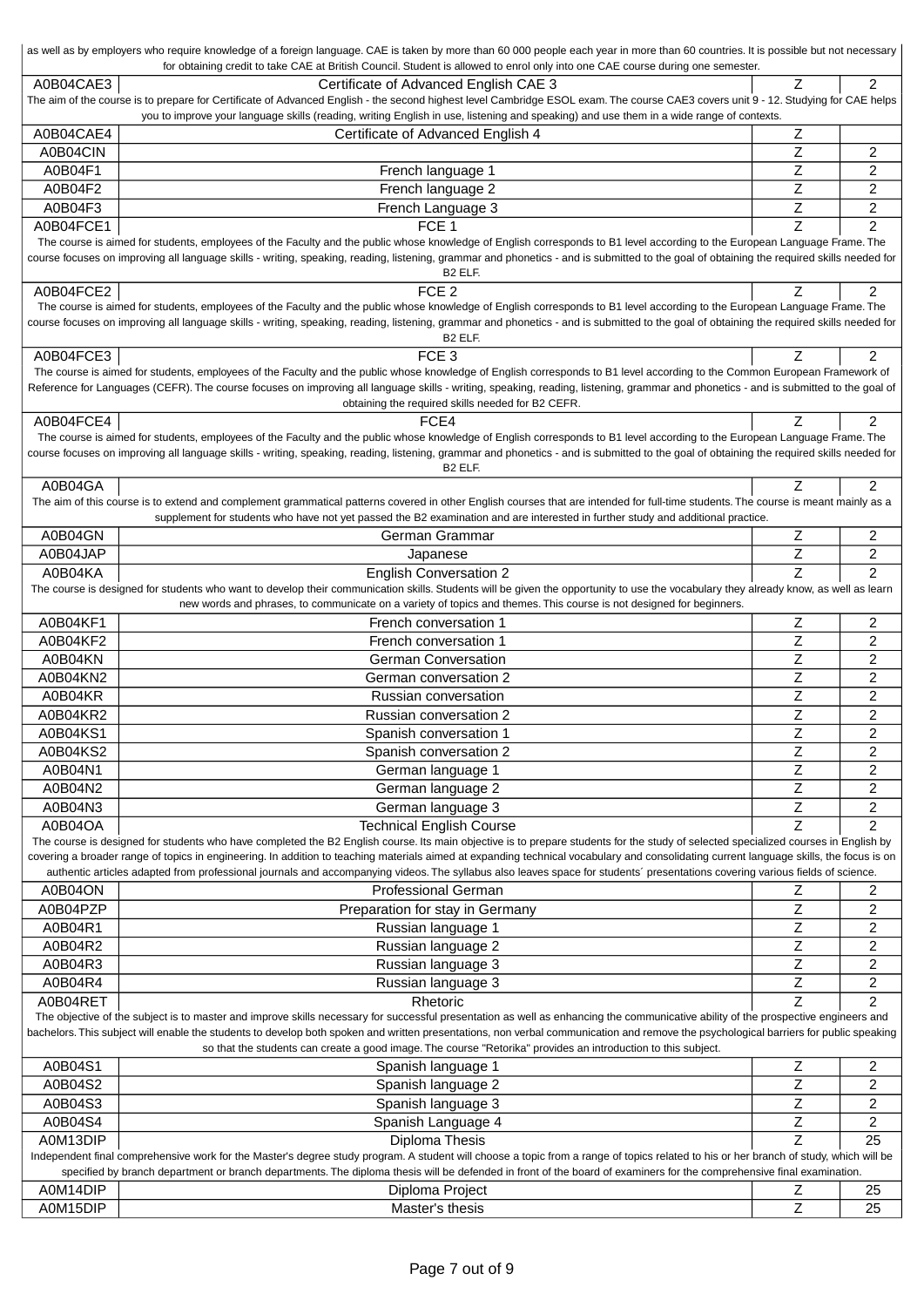| A0M16DIP                                                                                                                                                                                                                                     | Diploma thesis                                                                                                                                                                                                                                                                                                                                                                            | Ζ    | 25 |  |
|----------------------------------------------------------------------------------------------------------------------------------------------------------------------------------------------------------------------------------------------|-------------------------------------------------------------------------------------------------------------------------------------------------------------------------------------------------------------------------------------------------------------------------------------------------------------------------------------------------------------------------------------------|------|----|--|
| A0M17DIP                                                                                                                                                                                                                                     | Diploma Thesis                                                                                                                                                                                                                                                                                                                                                                            | Z    | 25 |  |
|                                                                                                                                                                                                                                              | Independent final comprehensive work for the Master's degree study programme. A student will choose a topic from a range of topics related to his or her branch of study, which will                                                                                                                                                                                                      |      |    |  |
|                                                                                                                                                                                                                                              | be specified by branch department or branch departments. The diploma thesis will be defended in front of the board of examiners for the comprehensive final examination. Diploma                                                                                                                                                                                                          |      |    |  |
|                                                                                                                                                                                                                                              | projects deals with microwave technique, antennas, propagation, optical communications, EMC, and medical applications.                                                                                                                                                                                                                                                                    |      |    |  |
| A0M31DIP                                                                                                                                                                                                                                     | Diploma Thesis                                                                                                                                                                                                                                                                                                                                                                            | Ζ    | 25 |  |
| A0M33DIP                                                                                                                                                                                                                                     | Diploma Thesis                                                                                                                                                                                                                                                                                                                                                                            | Z    | 25 |  |
| A0M34DIP                                                                                                                                                                                                                                     | Diploma Thesis                                                                                                                                                                                                                                                                                                                                                                            | Z    | 25 |  |
|                                                                                                                                                                                                                                              | Independent final comprehensive work for the Master's degree study programme. A student will choose a topic from a range of topics related to his or her branch of study, which will<br>be specified by branch department or branch departments. The diploma thesis will be defended in front of the board of examiners for the comprehensive final examination.                          |      |    |  |
| A0M35DIP                                                                                                                                                                                                                                     | Diploma Thesis                                                                                                                                                                                                                                                                                                                                                                            |      | 25 |  |
|                                                                                                                                                                                                                                              | Independent final comprehensive work for the Master's degree study programme. A student will choose a topic from a range of topics related to his or her branch of study, which will                                                                                                                                                                                                      |      |    |  |
|                                                                                                                                                                                                                                              | be specified by branch department or branch departments. The diploma thesis will be defended in front of the board of examiners for the comprehensive final examination.                                                                                                                                                                                                                  |      |    |  |
| A0M36DIP                                                                                                                                                                                                                                     | Diploma Thesis                                                                                                                                                                                                                                                                                                                                                                            | Ζ    | 25 |  |
| A0M37DIP                                                                                                                                                                                                                                     | Diploma Thesis                                                                                                                                                                                                                                                                                                                                                                            | Z    | 25 |  |
|                                                                                                                                                                                                                                              | Independent final comprehensive work for the Master's degree study programme. A student will choose a topic from a range of topics related to his or her branch of study, which will                                                                                                                                                                                                      |      |    |  |
|                                                                                                                                                                                                                                              | be specified by branch department or branch departments. The diploma thesis will be defended in front of the board of examiners for the comprehensive final examination.                                                                                                                                                                                                                  |      |    |  |
| A0M38DIP                                                                                                                                                                                                                                     | Diploma Thesis                                                                                                                                                                                                                                                                                                                                                                            | Ζ    | 25 |  |
|                                                                                                                                                                                                                                              | Independent final comprehensive work for the Master's degree study programme. A student will choose a topic from a range of topics related to his or her branch of study, which will                                                                                                                                                                                                      |      |    |  |
|                                                                                                                                                                                                                                              | be specified by branch department or branch departments. The diploma thesis will be defended in front of the board of examiners for the comprehensive final examination.                                                                                                                                                                                                                  |      |    |  |
| A0M39DIP                                                                                                                                                                                                                                     | <b>Master Thesis</b>                                                                                                                                                                                                                                                                                                                                                                      | Ζ    | 25 |  |
| A8M31AAS                                                                                                                                                                                                                                     | <b>Advanced Analog Systems</b>                                                                                                                                                                                                                                                                                                                                                            | Z,ZK | 5  |  |
| A8M34ICD                                                                                                                                                                                                                                     | IC Design                                                                                                                                                                                                                                                                                                                                                                                 | Z,ZK | 5  |  |
| A8M34ICS                                                                                                                                                                                                                                     | <b>IC Structures</b>                                                                                                                                                                                                                                                                                                                                                                      | Z,ZK | 5  |  |
|                                                                                                                                                                                                                                              | Student learn main design methodologies of analog, digital and optoelectronic integrated systems; Detailed description of the technological process for the IC production; CMOS<br>technologies and its advanced sub-micron trends; IC chip topology, layout and design rules; Technology of micro-electro-mechanical systems MEMS.                                                       |      |    |  |
| A8M34MST                                                                                                                                                                                                                                     | Microsystems                                                                                                                                                                                                                                                                                                                                                                              | Z,ZK | 5  |  |
| A8M34NAN                                                                                                                                                                                                                                     | Nanoelectronics and Nanotechnology                                                                                                                                                                                                                                                                                                                                                        | Z,ZK | 5  |  |
| A8M34OEP                                                                                                                                                                                                                                     | Planar integrated optics                                                                                                                                                                                                                                                                                                                                                                  | Z,ZK | 5  |  |
|                                                                                                                                                                                                                                              | he subject describes theoretical and technological principles and design of planar integrated optics and optoelectronics as optical dividers, The students get acquainted with the principles                                                                                                                                                                                             |      |    |  |
|                                                                                                                                                                                                                                              | of the light propagation in planar waveguide and with basic devices and structures of integrated optics and optoelectronics as coupling elements, optical microresonators, planar optical                                                                                                                                                                                                 |      |    |  |
|                                                                                                                                                                                                                                              | transmitters an receivers with SS-LD, WG-PD . In the course are integrated devices and structures for telecommunication for multiplexing and signal processing. There are optical                                                                                                                                                                                                         |      |    |  |
|                                                                                                                                                                                                                                              | elements for physical and chemical sensor application and basic important measurement and diagnostic methods.                                                                                                                                                                                                                                                                             |      |    |  |
| A8M36ACA                                                                                                                                                                                                                                     | <b>Advanced Computer Architectures</b>                                                                                                                                                                                                                                                                                                                                                    | Z,ZK | 5  |  |
| A8M38ASP                                                                                                                                                                                                                                     | Analog Signal Processing and Digitalization                                                                                                                                                                                                                                                                                                                                               | Z,ZK | 5  |  |
|                                                                                                                                                                                                                                              | The course is dedicated to methods for preprocessing, digitalization and reconstruction of continuis signals. It is focused to the methods for achieving of high precision of transmission<br>and suppression of spurious components. The laboratory exercises are divided into two parts: the first part is classical tasks; the second one is individual project of design of typically |      |    |  |
|                                                                                                                                                                                                                                              | data acqusition system. The teaching is supported by the CAD system for measuring circuits.                                                                                                                                                                                                                                                                                               |      |    |  |
| A8M38MS                                                                                                                                                                                                                                      | <b>Modern Sensors</b>                                                                                                                                                                                                                                                                                                                                                                     | Z,ZK | 5  |  |
|                                                                                                                                                                                                                                              | Overview of basic and advanced knowledge of sensors and extension by knowledge needed for design and development of sensor systems. The content reflects perspective principles                                                                                                                                                                                                           |      |    |  |
|                                                                                                                                                                                                                                              | of sensors as well as methods of complex sensor signal conditioning and processing. Sensors and sensor systems are shown in specific applications, the design procedures are shown                                                                                                                                                                                                        |      |    |  |
|                                                                                                                                                                                                                                              | in case studies. Labs in the first part are focused on complex characterization of sensor parameters, in the second part on independent design using FEM modeling and experimental                                                                                                                                                                                                        |      |    |  |
|                                                                                                                                                                                                                                              | verification.                                                                                                                                                                                                                                                                                                                                                                             |      |    |  |
| ADIP25                                                                                                                                                                                                                                       | Diploma Thesis<br>Independent final comprehensive work for the Master's degree study programme. A student will choose a topic from a range of topics related to his or her branch of study, which will                                                                                                                                                                                    | Ζ    | 25 |  |
|                                                                                                                                                                                                                                              | be specified by branch department or branch departments. The diploma thesis will be defended in front of the board of examiners for the comprehensive final examination.                                                                                                                                                                                                                  |      |    |  |
| AE0B04C0                                                                                                                                                                                                                                     | Czech Language 0                                                                                                                                                                                                                                                                                                                                                                          |      | 2  |  |
|                                                                                                                                                                                                                                              | The course is aimed towards ERASMUS students - especially beginners. The course is taught on the basis of English language support. The goal of the course is to give the students                                                                                                                                                                                                        |      |    |  |
|                                                                                                                                                                                                                                              | first hand information about pronunciation, vocabulary and grammar structure of the Czech language, and also provide them with basic useful phrases needed for everyday communication                                                                                                                                                                                                     |      |    |  |
|                                                                                                                                                                                                                                              | during their stay in the Czech Republic.                                                                                                                                                                                                                                                                                                                                                  |      |    |  |
| B0M16FI2                                                                                                                                                                                                                                     | Philosophy 2                                                                                                                                                                                                                                                                                                                                                                              | Z,ZK | 4  |  |
|                                                                                                                                                                                                                                              | The course is oriented on the transdisciplinar aspects of philosophy, informatics, physics, mathematics and biology.                                                                                                                                                                                                                                                                      |      |    |  |
| B0M16HSD                                                                                                                                                                                                                                     | History of economy and social studies                                                                                                                                                                                                                                                                                                                                                     | Z,ZK | 4  |  |
|                                                                                                                                                                                                                                              | This subject deals with the history of the European and Czech society in the 19th - 21th centuries. It follows the forming of the European and Czech political representation, its aims<br>and achieved results as well as the social, economical, technical and cultural development and coexistence of the various ethnical groups.                                                     |      |    |  |
| B0M16HT2                                                                                                                                                                                                                                     | History of science and technology 2                                                                                                                                                                                                                                                                                                                                                       | Z,ZK | 4  |  |
|                                                                                                                                                                                                                                              | This subject traces historical developments in electrical engineering branches in the world and in the Czech Lands. Its ultimate goal is to stimulate students' interest in the history and                                                                                                                                                                                               |      |    |  |
|                                                                                                                                                                                                                                              | traditions of the subject, while highlighting the developments in technical education and professional organizations, the process of shaping scientific life and the influence of technical                                                                                                                                                                                               |      |    |  |
|                                                                                                                                                                                                                                              | engineers                                                                                                                                                                                                                                                                                                                                                                                 |      |    |  |
| B0M16MPS                                                                                                                                                                                                                                     | Psychology                                                                                                                                                                                                                                                                                                                                                                                | Z,ZK | 4  |  |
| <b>B0M16TE1</b>                                                                                                                                                                                                                              | Theology                                                                                                                                                                                                                                                                                                                                                                                  | Z,ZK | 4  |  |
| This subject provides to students the basic orientation in christian theology and requires no special previous education. After short philosophic lecture the basic theologic disciplines                                                    |                                                                                                                                                                                                                                                                                                                                                                                           |      |    |  |
| are gone through. The subject is determined not only to believer students who want to know the reliable theologic grounding but also above all to ones who want to get know Christianity<br>- religion from which graws our civilization up. |                                                                                                                                                                                                                                                                                                                                                                                           |      |    |  |
| TV-V1                                                                                                                                                                                                                                        | Physical education                                                                                                                                                                                                                                                                                                                                                                        | Ζ    | 1  |  |
| <b>TVKLV</b>                                                                                                                                                                                                                                 | <b>Physical Education Course</b>                                                                                                                                                                                                                                                                                                                                                          | Ζ    | 0  |  |
| <b>TVKZV</b>                                                                                                                                                                                                                                 | <b>Physical Education Course</b>                                                                                                                                                                                                                                                                                                                                                          | Ζ    | 0  |  |
| <b>TVV</b>                                                                                                                                                                                                                                   | Physical education                                                                                                                                                                                                                                                                                                                                                                        | Ζ    | 0  |  |
|                                                                                                                                                                                                                                              |                                                                                                                                                                                                                                                                                                                                                                                           |      |    |  |
| TVV0                                                                                                                                                                                                                                         | Physical education                                                                                                                                                                                                                                                                                                                                                                        | Z    | 0  |  |